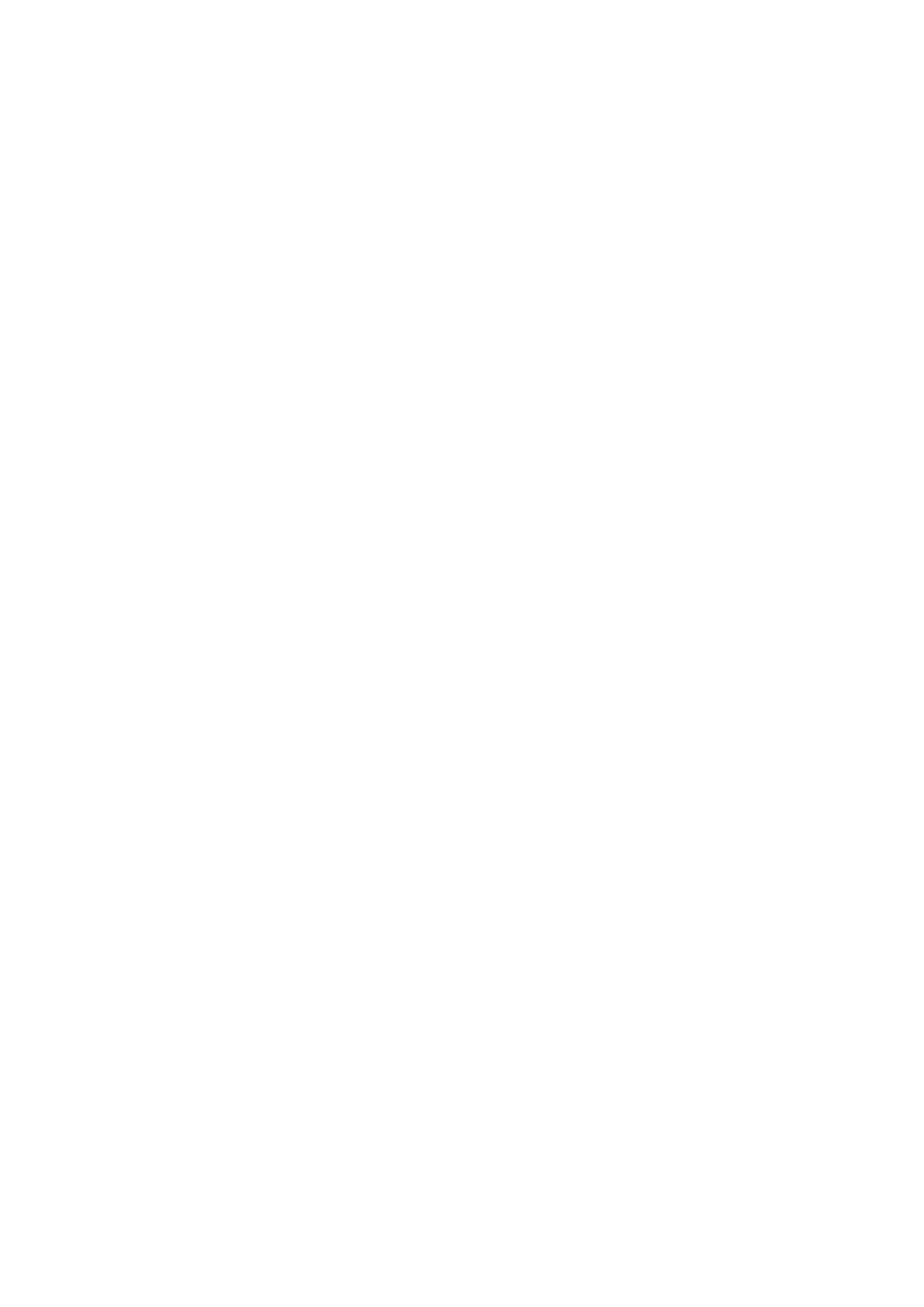#### Intimate Care Policy

#### This policy is based on guidance from:

Norfolk County Council

City of York Council

**The Highland Council** 

#### **Background**

Most children achieve continence before starting full-time school. With the development of more early years education and the drive towards inclusion, however, there are many more children in mainstream educational establishments who are not fully independent. Some individuals remain dependent on long-term support for personal care, while others progress slowly towards independence.

The achievement of continence can be seen as the most important single self-help skill, improving the person's quality of life, independence and self-esteem. The stigma associated with wetting and soiling accidents can cause enormous stress and embarrassment to the children and families concerned. Difficulties with continence severely inhibit an individual's inclusion in school and the community. Children with toileting problems who receive support and understanding from those who act in loco parentis are more likely to achieve their full potential.

 Children with continence problems are a very diverse group. However, broadly speaking, children with continence problems can be divided into the following groups:

| 1. | Late developers                           | The child may be developing normally but at a<br>slower pace.                                                                                      |
|----|-------------------------------------------|----------------------------------------------------------------------------------------------------------------------------------------------------|
| 2. | Children with some<br>developmental delay | Many more of these children are now in early<br>years and mainstream settings.                                                                     |
| 3. | Children with physical<br>disabilities    | e.g. cerebral palsy, spina bifida, obvious physical<br>impairment. Long-term continence development /<br>management plans are likely to be needed. |
| 4. | Children with behavioural<br>difficulties | Delayed toilet training may be part of more general<br>emotional / behavioural difficulties.                                                       |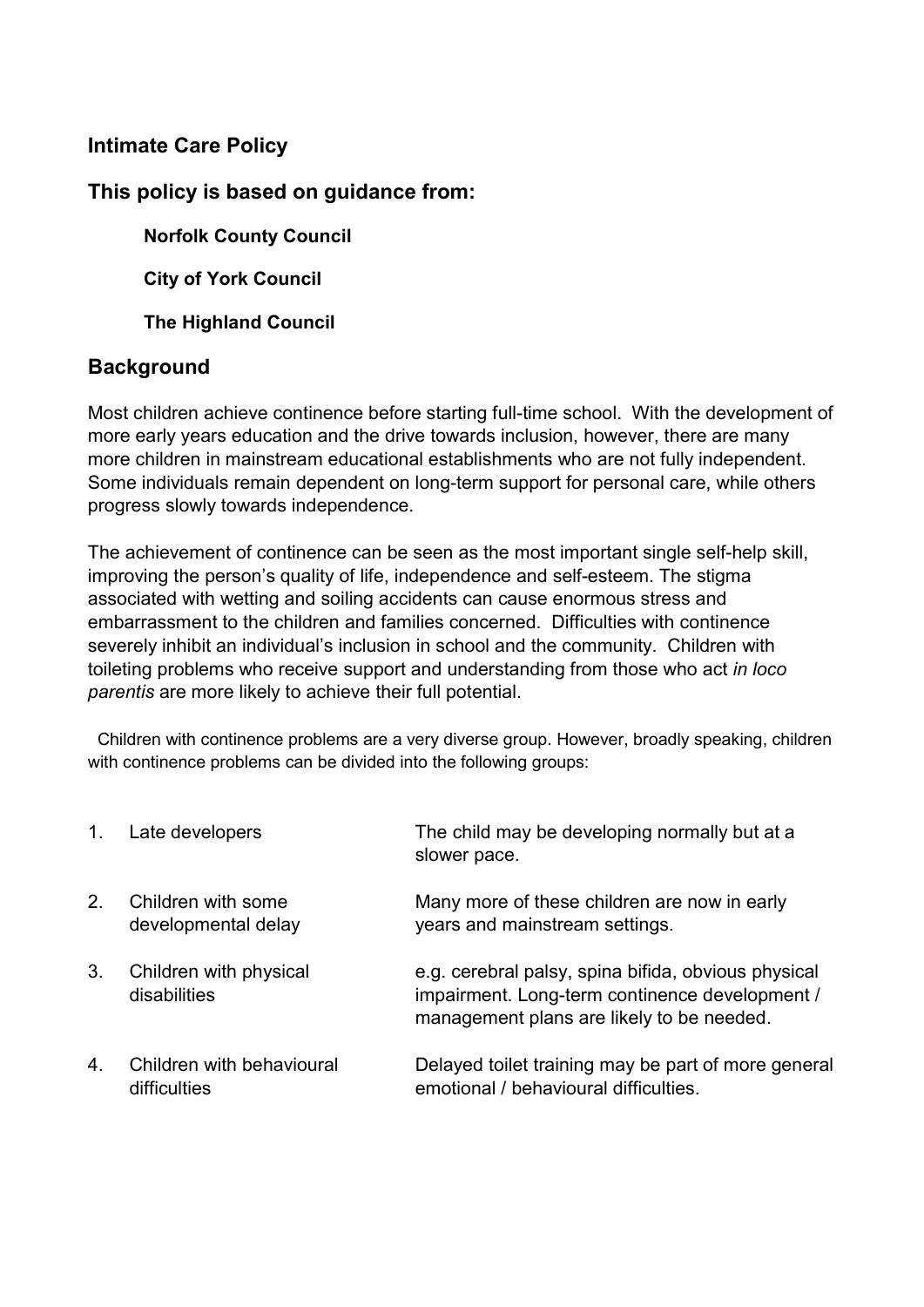### Curriculum guidance for the Early Years Foundation stage

For Birth to 3 children should:

Learn to use the toilet with help and then independently

For 3 and 4 year olds should:

Be increasingly independent in meeting their own care needs, e,g, brushing teeth, using the toilet, washing and drying hands thoroughly.

Children in Receptionshould:

Manage their own needs- Personal Hygiene

### **Principles**

Every effort should be made to encourage independence before a child arrives at school.

Some children achieve independence relatively easily while others may never achieve full independence. Children should not be excluded from everyday educational activities solely because of a manageable condition.

Educational settings should plan for the development of independence skills, particularly for children who are highly dependent upon adult support for personal care.

Children should be treated with dignity and respect by carers who are aware of the importance of helping them to develop as far as possible towards independence in personal care.

There are wide variations in the facilities available in educational settings for carrying out personal care. However, as far as is reasonably practicable, settings should aim to ensure that staff are able to handle children's care needs safely and with dignity.

Each child's case should be considered individually. Policies which state that no child may be admitted unless they are continent are likely to be in breach of the law.

Educational settings should aim to develop their ability to cope with the needs of children who are incontinent in line with the Special Educational Needs and Disability Act 2001. They should indicate the ways in which they plan to meet the needs of these children as far as is reasonably practicable.

Information should be available for parents about facilities, staffing issues and access for children with disabilities.

Settings should have admission procedures which include questions relating to personal care needs.

Before admitting a child who has a continence problem, educational settings should draw up a continence care plan agreed by the setting, parents/carers and colleagues from Health. The child should also be consulted, if appropriate, as well as the staff involved in carrying out the care. The plan should include information about when and where the child will be cared for, and the practices to be used if necessary. It should specify the people who will be carrying out the care duties. Parents should be informed if there is a change of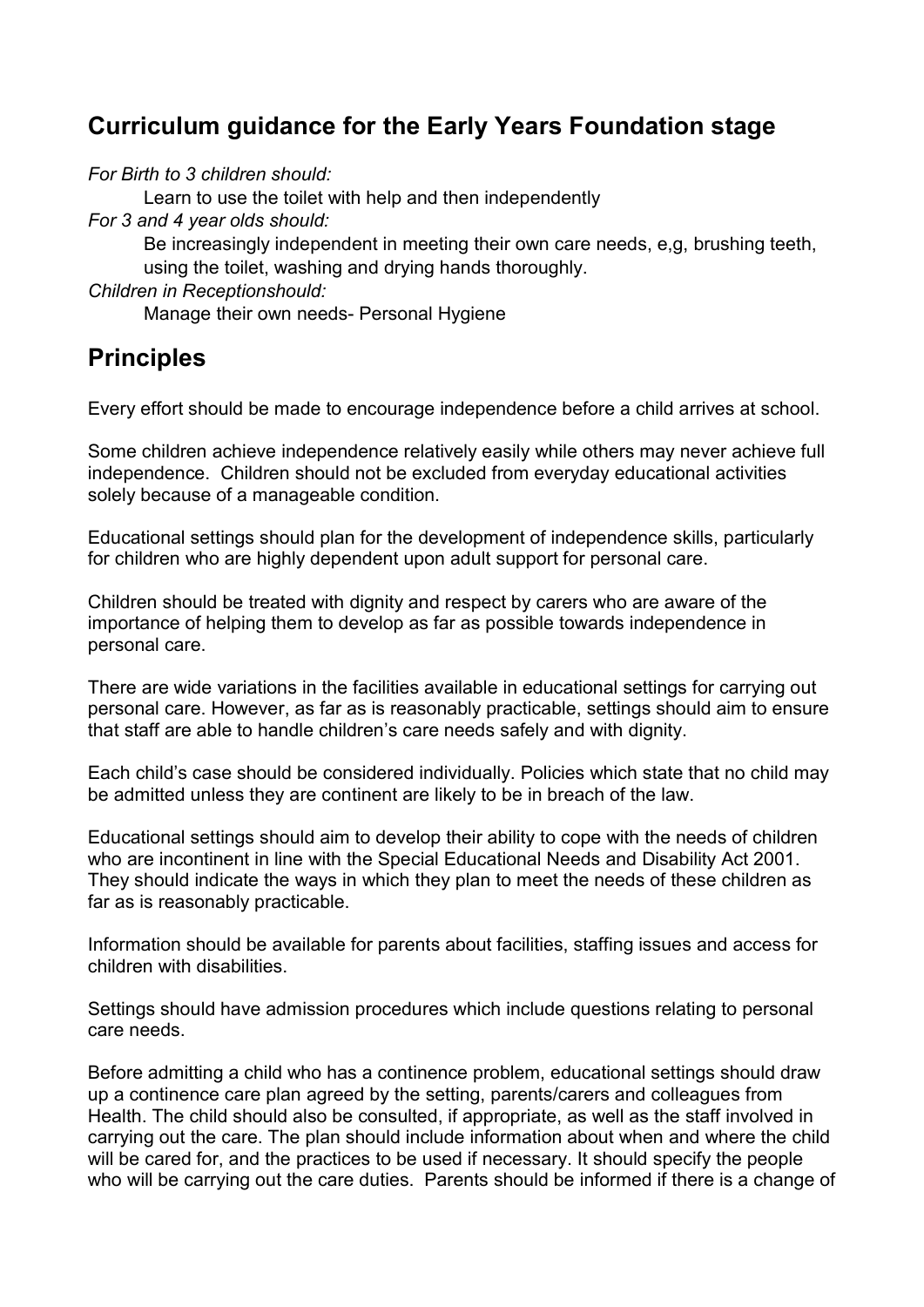staff. It should include reference to a care diary if the setting decides that this is needed. The continence care plan should be signed by all involved in drawing it up, and must include parental consent and a review date. A pro forma is included in Appendix 2.

In some circumstances it may be appropriate for more than one person to be present to safeguard the interests of both the child and carer (see Appendix 1).

Staff carrying out care responsibilities are required to follow the procedures specified in the Basic hygiene precautions to be taken when dealing with pupils with bladder and bowel problems (Appendix 3).

Any moving and handling that is necessary should be carried out in accordance with LA guidelines.

Settings should ensure that staff have appropriate information and training, including regular review of procedure and practice.

Systems of care should be implemented that

- Preserve the dignity and independence of the child or young person and avoid the risk of ridicule or bullying from peers or staff;
- Carry out the continence treatment or management plan as agreed in the assessment;
- Enable good pathways of communication from child or young person to the school-based carer, the multi-disciplinary team and the parent or carer;
- Provide adequately trained school-based care staff.

The school advises the following as reasonable steps to safeguard children and to maintain the child's dignity whilst acknowledging professionals' fear about allegations of abuse:

- Inform a colleague when a child needs to be taken to the toilet.
- Make a record of each occasion, including time and duration.
- Consideration should be given to providing intimate care to children of the opposite sex. In considering this issue, attention should be paid to the age of the child, his/her wishes and feelings, any expressed parental directions along with the wishes and feelings of the member of staff concerned.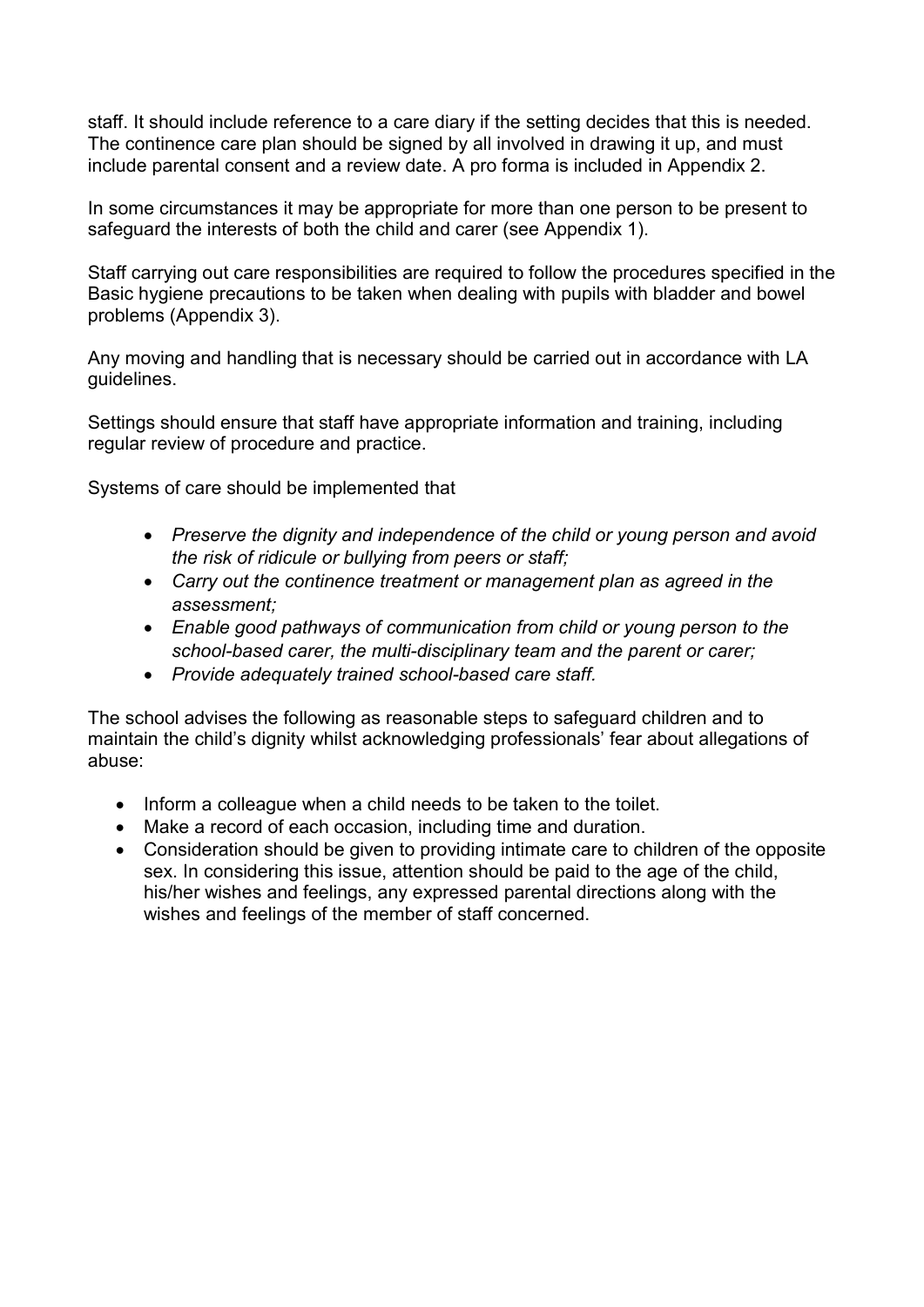#### Practice

Written permission to give intimate care must be obtained from the parent/ carer using appendix 1. Children's Social Care must be informed for children who are on the child protection register.

Staff will use appropriate protective equipment eg gloves.

Parents will supply the necessary change of clothing.

Children should be changed by one adult to protect the child's dignity and encourage them to become independent. Another adult must be informed before the child is helped to change.

The occasion must be recorded on the Proforma in appendix 2 and the parent must be informed.

Any child protection concerns should follow the normal routes. (See safeguarding policy)

#### Monitoring and Evaluation of the Policy

The policy will be reviewed by the Personal Development Behaviour and Welfare Committee.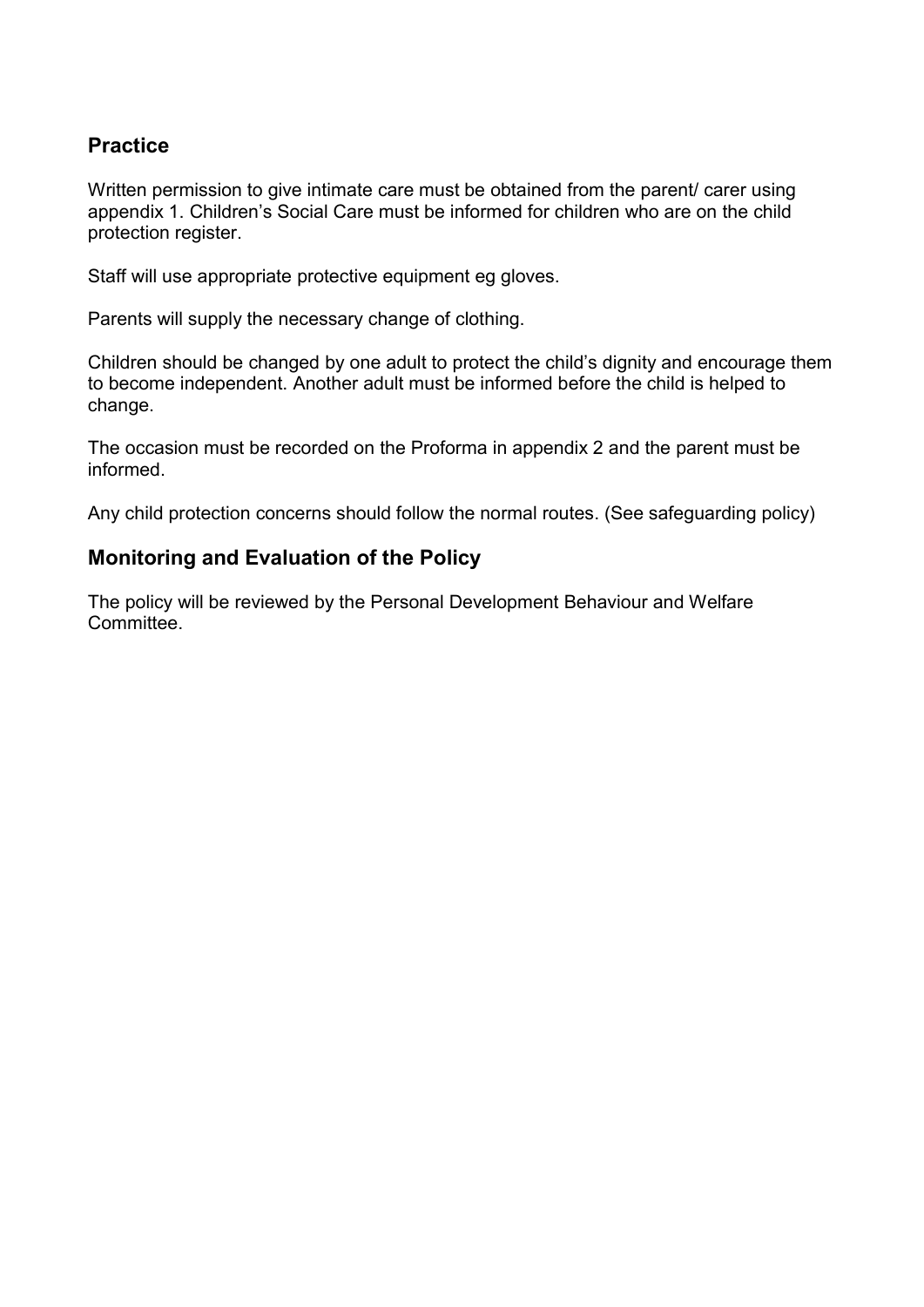#### Appendix 1



# **Thurlaston CE (Aided) Prima**

Teaching and living the Christian way o

## Parental Permission for Intimate Care

I give my permission for …………………………………………… to receive intimate care (for example helping with changing or following toileting) should the need arise.

I understand the staff on doing this on a voluntary basis and will endeavour to encourage my child to achieve independence in this area with dignity and respect.

I will provide the necessary clothes.

I understand I will be informed discretely on each occasion this happens.

Signed …………………………………………………………………………..……

Person with legal responsibility for…………………………………………….